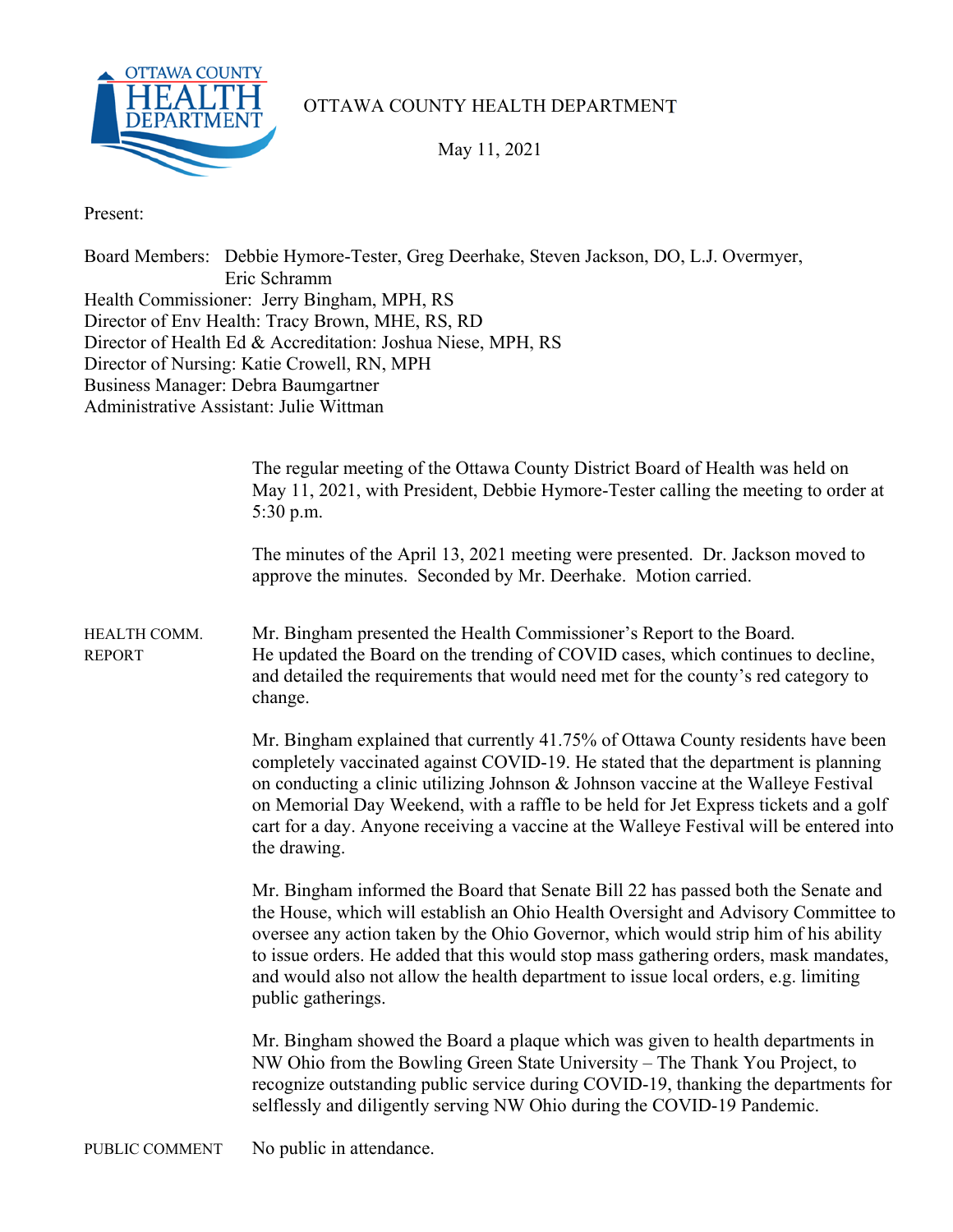| <b>DIVISION REPORTS</b><br>1. Nursing                              | Ms. Crowell stated that the Nursing Division will resume 60 Plus Clinics throughout<br>the county, beginning June 1, 2021. She added that they will be transitioning to<br>electronic charting starting with Immunization Clinics in June and eventually<br>extending to all areas of the Nursing Division. Ms. Crowell informed the Board that<br>the Home Health hearing was conducted for a case where payment was withheld and<br>she will let them know when she receives the final judgement. Homebound COVID<br>vaccinations have begun and will be ongoing until there is no longer a need. |  |  |
|--------------------------------------------------------------------|-----------------------------------------------------------------------------------------------------------------------------------------------------------------------------------------------------------------------------------------------------------------------------------------------------------------------------------------------------------------------------------------------------------------------------------------------------------------------------------------------------------------------------------------------------------------------------------------------------|--|--|
| 2. Env Health                                                      | Ms. Brown reported that she continues to train her staff in the sewage and food<br>protection programs. She added that the WPCLF Program is growing and that<br>Mosquito Grant activities will begin along with the Bathing Beach Monitoring<br>Program.                                                                                                                                                                                                                                                                                                                                            |  |  |
| 3. Health Ed/Accred                                                | Mr. Niese informed the Board that the new website will be up and running on<br>Monday, May 17, 2021 and that the credit card process will be forthcoming.                                                                                                                                                                                                                                                                                                                                                                                                                                           |  |  |
| <b>FISCAL REPORTS</b><br>1. HH Accts. Recv.<br>2. Financial Report | Ms. Baumgartner presented the April 2021 Home Health Accounts Receivable<br>Report.<br>Ms. Baumgartner presented the April 2021 Board of Health Financial Report.                                                                                                                                                                                                                                                                                                                                                                                                                                   |  |  |
| <b>GRANTS /</b><br><b>CONTRACTS</b><br>1.2021 ODH BBM              | Mr. Bingham requested Board approval to enter into the following grants and<br>contracts:<br>Dr. Jackson moved to authorize Mr. Bingham to enter into a contract with the Ohio<br>Department of Health to sample 7 area beaches. Seconded by Mr. Schramm. Motion<br>carried.                                                                                                                                                                                                                                                                                                                        |  |  |
| 2. 2021 MHP Contract                                               | Mr. Overmyer moved to authorize Mr. Bingham to enter into a contract with the Ohio<br>Department of Commerce to conduct the Manufactured Home Park Inspection<br>Program/Contract. Seconded by Mr. Schramm. Motion carried.                                                                                                                                                                                                                                                                                                                                                                         |  |  |
| 3. 2022 WIC Grant                                                  | Dr. Jackson moved to authorize Mr. Bingham to reapply to ODH for the 2022<br>Women, Infants, and Children (WIC) Grant. Seconded by Mr. Overmyer. Motion<br>carried.                                                                                                                                                                                                                                                                                                                                                                                                                                 |  |  |
| 4. 2023 IN Grant                                                   | Mr. Schramm moved to authorize Mr. Bingham to reapply to ODH for the 2023<br>Integrated Naloxone (IN) Grant. Seconded by Dr. Jackson. Motion carried.                                                                                                                                                                                                                                                                                                                                                                                                                                               |  |  |
| <b>PERSONNEL</b><br>1. H. Overmyer-Hire                            | Mr. Bingham informed the Board that Hannah Overmyer was selected to fill the<br>Mosquito Control Seasonal Employee vacancy effective May 24, 2021.<br>Mr. Schramm moved to hire Hannah Overmyer as a seasonal employee working 32<br>hours per week on the Mosquito Program. Seconded by Dr. Jackson. Motion carried.<br>(Mr. Overmyer abstained.)                                                                                                                                                                                                                                                  |  |  |
| 2. Clerical Spec Vac                                               | Mr. Bingham reported that the temporary solution for the Clerical Specialist vacancy,<br>which occurred about two years ago, is no longer working well and that he will be<br>posting internally and externally to fill this position. He added that this person will<br>mainly act as Receptionist, and will help back-up other clerical positions within the<br>department to help with succession planning.                                                                                                                                                                                      |  |  |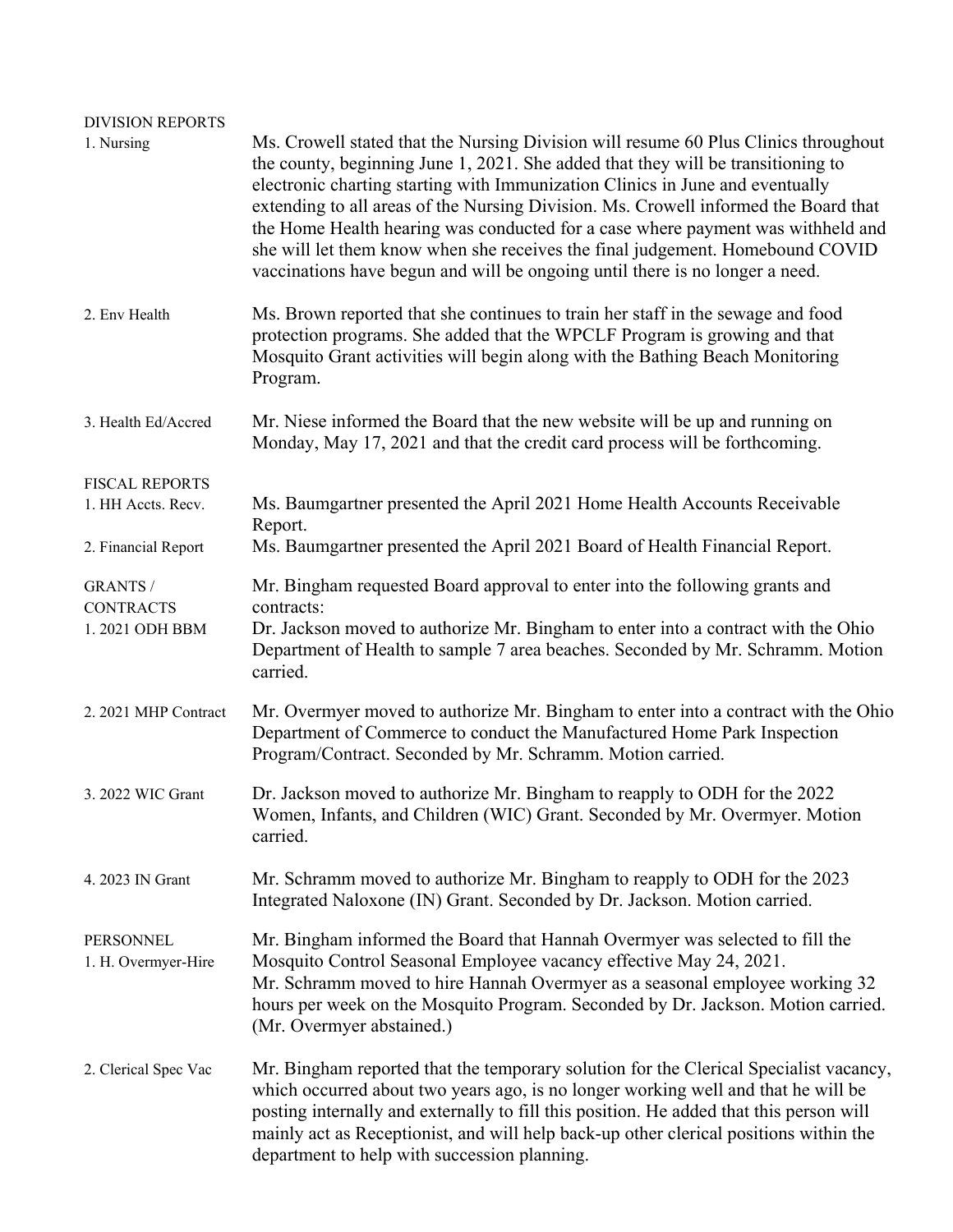MEETINGS There are no meetings scheduled for May 2021, due to the COVID-19 Pandemic.

BILL APPROVALS Mr. Overmyer moved to pay the bills. (Attached) Seconded by Dr. Jackson. Motion carried.

EXECUTIVE SESSION Dr. Jackson moved to enter into Executive Session for personnel matters to consider the appointment, employment, dismissal, discipline, promotion, demotion, or compensation of a public employee or official. Seconded by Mr. Overmyer. Roll call vote: Ms. Hymore-Tester-yes, Mr. Deerhake-yes, Dr. Jackson-yes, Mr. Schramm-yes, Mr. Overmyer-yes. Motion carried.

> Mr. Overmyer moved to enter into open session. Seconded by Dr. Jackson. Motion carried.

Next Meeting Date June 8, 2021 at 5:30 p.m.

Being no further business, the meeting was adjourned.

Respectfully Submitted,

Gerald W. Bingham, MPH, RS Debbie Hymore-Tester Health Commissioner President Secretary